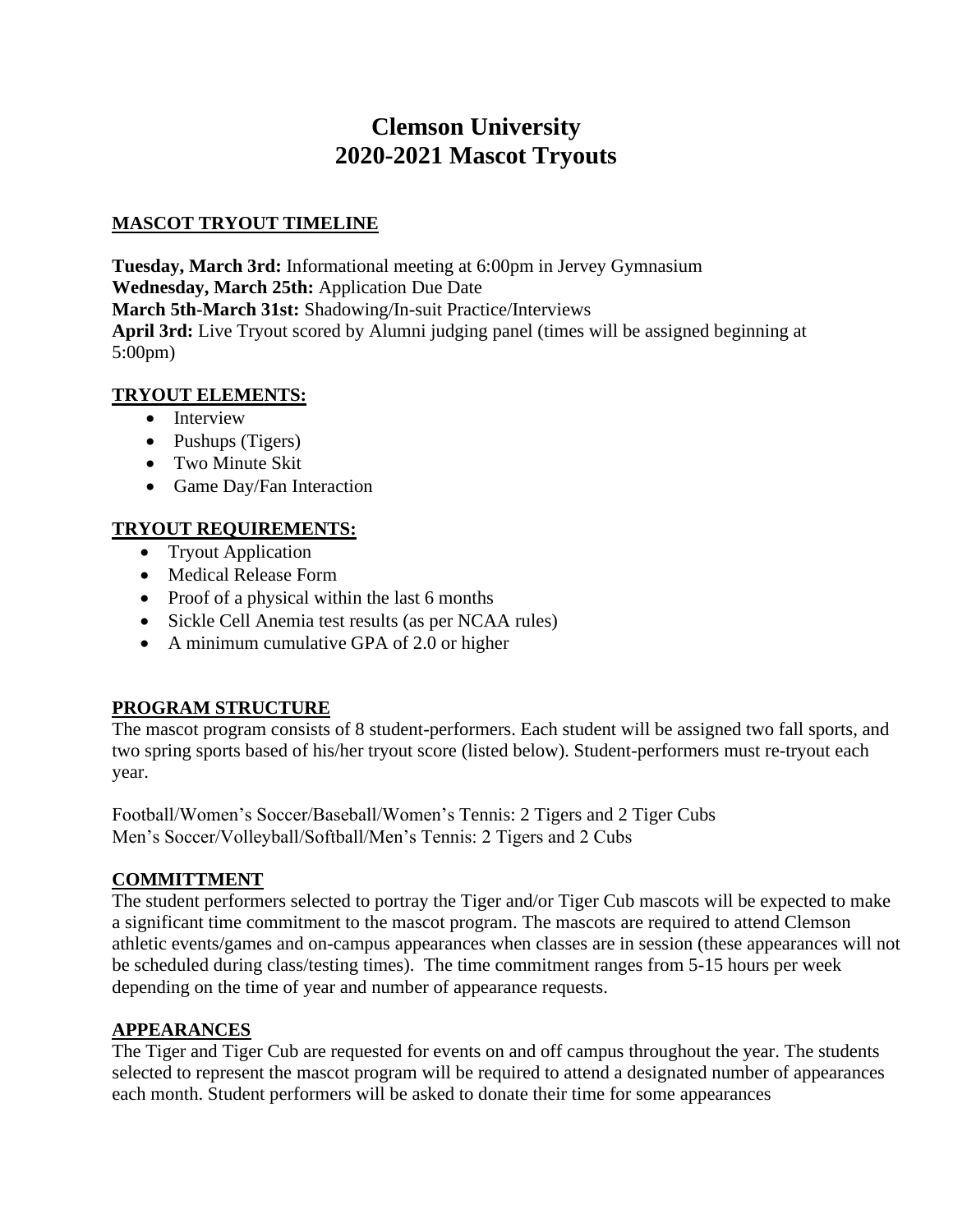(hospital/hospice visits, local school appearances, etc.). The general payment breakdown for appearances is as follows:

Weddings- \$75 per hour plus mileage

University, Community, and Private Events- \$50 per hour plus mileage

#### **BENEFITS**

Student performers who remain in good standing with the program will receive a scholarship each semester. The Tiger and Tiger Cub mascots receive two complimentary tickets for each home football and men's basketball game that they are working. Student performers have access to a medical trainer and the option to condition in the Jervey Athletic Training Center with a strength coach. Travel opportunities for the University, Athletic Department, and The ACC are available throughout the year.

# **EXPECTATIONS**

The Tiger and Tiger Cub mascots are ambassadors for the University and Athletic department. The students who portray these characters must display good decision making skills in and out of the suit. The Tiger and Tiger Cub mascots are expected to promote crowd involvement and sportsmanship at athletic events and appearances. Attendance at monthly meetings, good communication skills, and dependability are requirements for being a member of the mascot program. Student performers are asked to keep their "mascot identity" a secret while they are an active member of the mascot program.

**TRYOUT APPLICATION**- <https://forms.gle/z29tra9yfWeqwSna6>